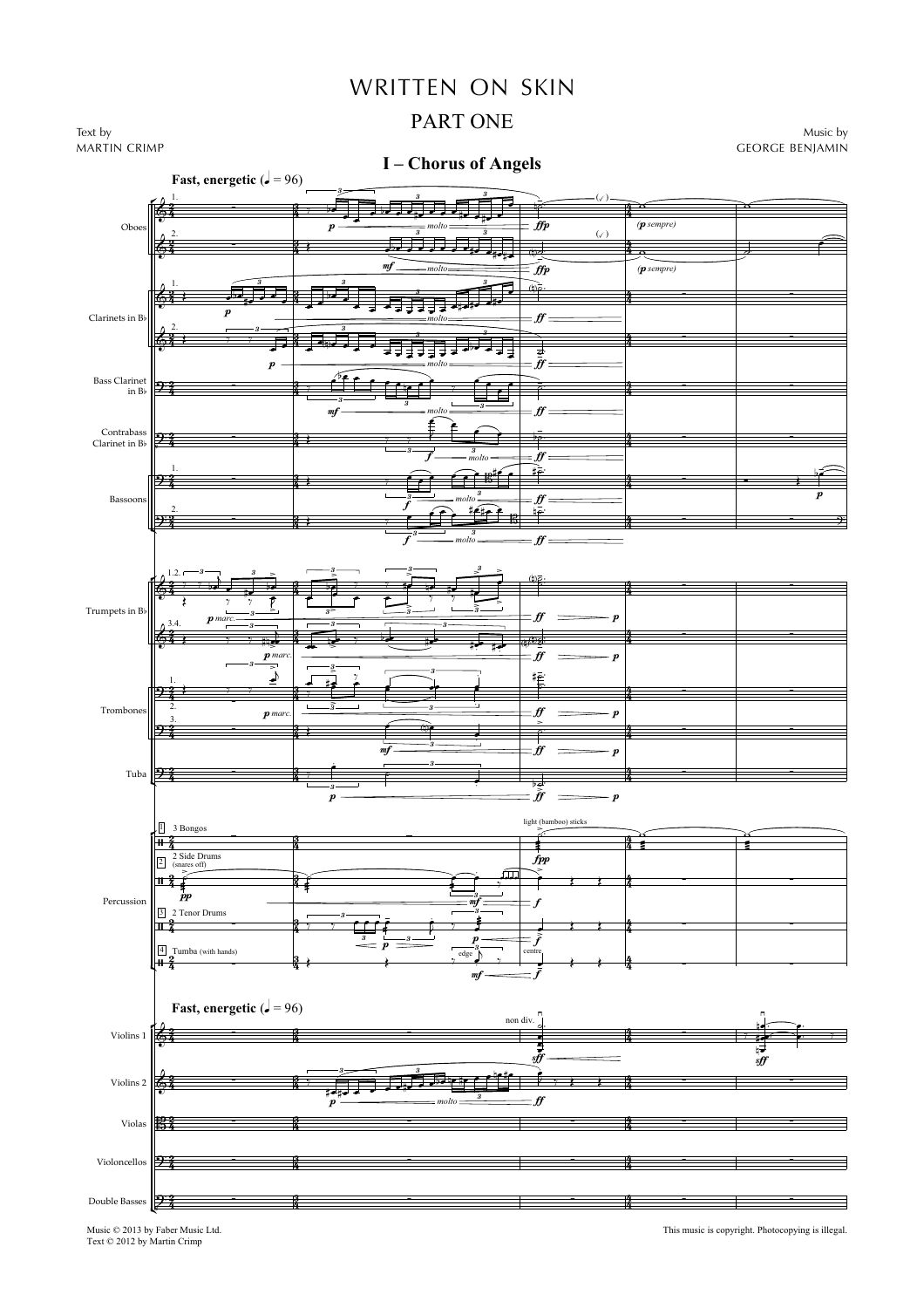

100